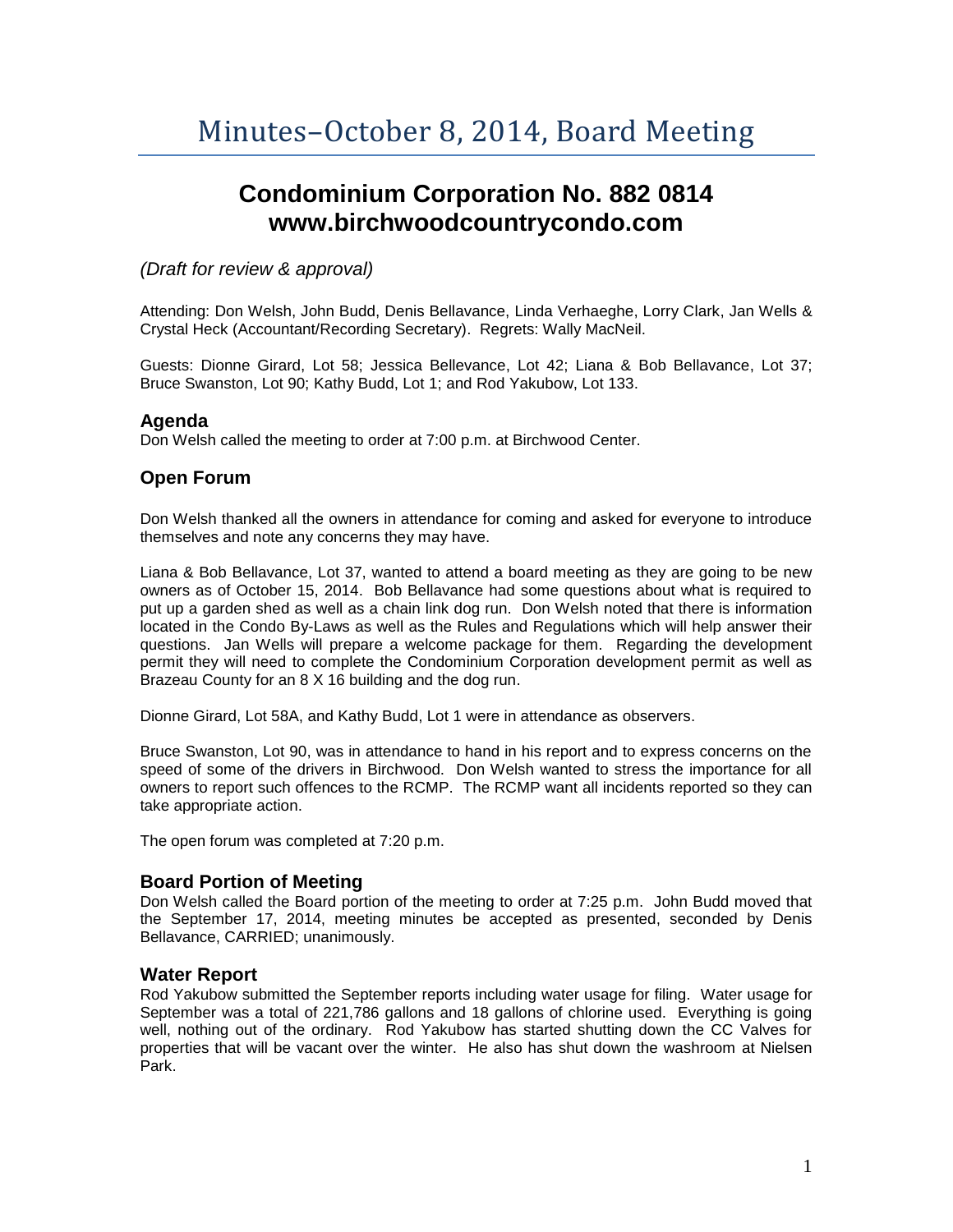### **Site services**

Bruce Swanston submitted his site services report. Included in his report was grading of roads, cutting of trees at dumpster, changed light bulbs, and called Arc Resources to get the back gate lock replaced. A development application was received for an additional shed for Lot 73. A new drawing was requested and due to the lateness in the year the addition of shed will be postponed until spring.

## **Financial Report**

Crystal Heck brought the amended June that included some additional costs for ground maintenance and the July and August reports. The Accounts Receivable listing was reviewed and discussed. The deadline of October 20, 2014 was recorded in the arrears notices sent out to owners. Crystal Heck will escalate notices to get owners up to date after this date as per the Rules and Regulations order. Linda Verhaeghe moved to accept the financial statements as presented. Don Welsh seconded, CARRIED unanimously.

### **Brazeau County Liaison**

Lorry Clark brought to the Boards attention that a flyer is currently being circulated commenting about Brazeau County. This article was written by Lori Clark from Drayton Valley NOT Lorry Clark who is our Board member.

Lorry contacted Brazeau County regarding the school signage near Birchwood and it was determined that the signs are properly placed. Rick Innis is the Brazeau county representative for these issues.

## **BW Enhancement Projects Committee**

Denis Bellavance explained to the Board that he as well as Jessica Bellavance and Lorry Clark were invited to a meeting last week with the Brazeau County to discuss a hypothetical proposal regarding the playground. Currently, Lot 27 has been transferred to Brazeau County and there may be an opportunity for the Brazeau County to build and maintain a playground on this property. Denis Bellevance reported that Brazeau County would have some conditions for the Condominium Corporation. Firstly, the annual operating assessment is waived for this lot and, second was that the lot would be cleared of trees and a chain link fence would be installed around the perimeter of the lot. John Budd moved that the Board waive condo fees for Lot 27, owned by Brazeau County on the condition that they would install and maintain a playground on this lot. Denis Bellavance seconded the motion, CARRIED; unanimously. Denis Bellavance will go back and tell the Brazeau County that this first step has been approved by the Board. Denis reminded the Board that the BW Enhancement Project Committee is hosting the Ducks Unlimited banquet in February, 2015. The Silent Auction, Casino and Wine Tasting held on September 28, 2014 was very well received and \$931.02 was raised for the playground.

## **Old Business**

The topic of updating the lights to larger fixtures will be tabled till next meeting in the spring.

The Rules and Regulations need to be revised to include specific details for unsightly vehicles as well as allowable numbers of sheds. Board members will work over the winter to complete this and have draft comments ready at the April, 2015 meeting so it can be included in the 2015 AGM packages.

Don Welsh has tried numerous times to get in contact with an owner regarding tenant issues whereby the mail is currently coming back unopened. Don Welsh is hoping to be able to contact the owner and will give an update next meeting.

Jan Wells would like to have the old files reviewed and organized during the winter and was hoping that members of the Board would be able to help. Jan Wells also suggested that a new